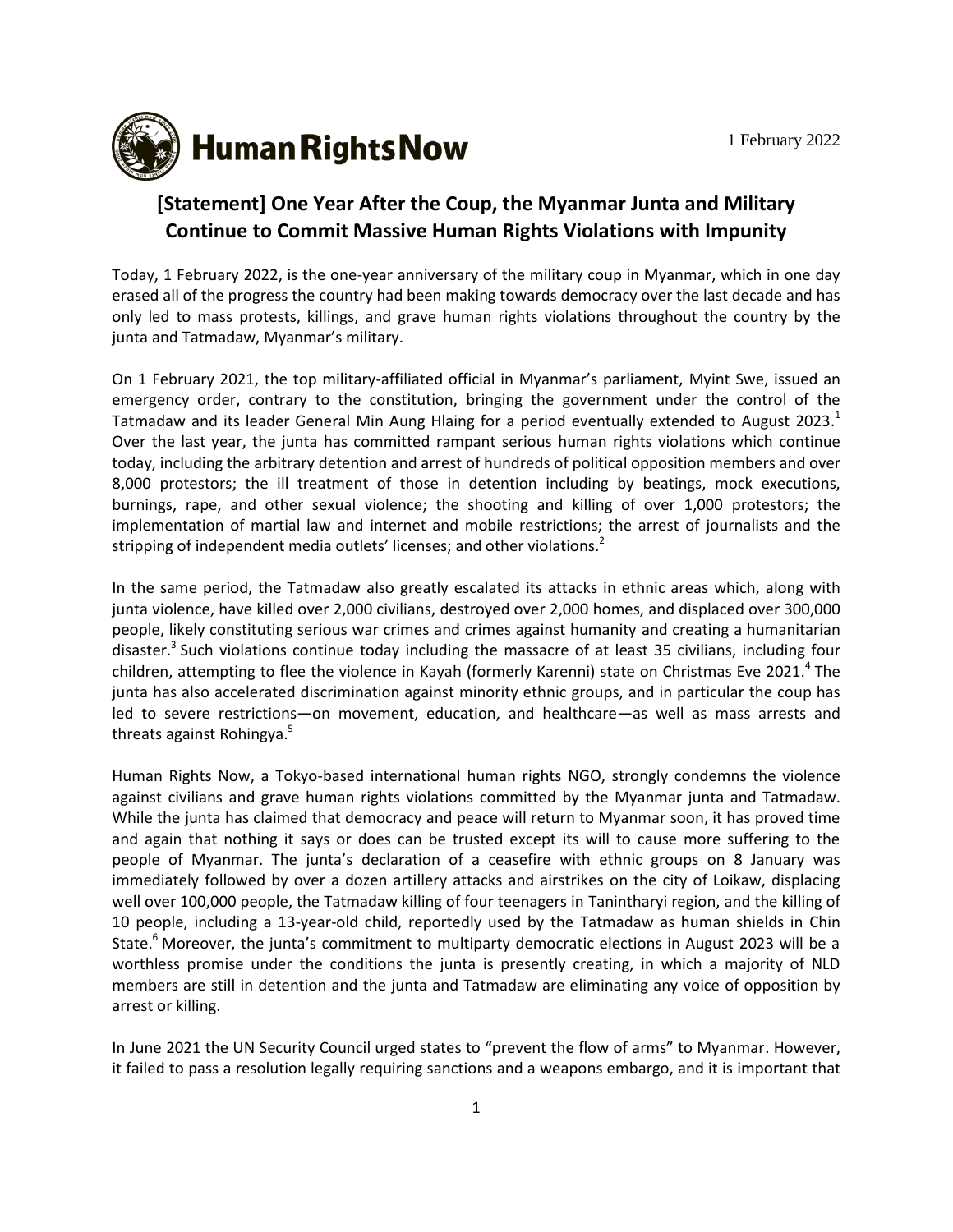it do so. The government of Japan has also made serious missteps that have only encouraged the junta. It has given very weak criticisms of the junta, failed to implement sanctions that other states are implementing, and failed to suspend ongoing infrastructure projects in Myanmar, only committing to avoiding new non-humanitarian projects with the junta.<sup>7</sup> On January 12 Japan's Foreign Minister praised the aforementioned January 8 ceasefire agreement made after Cambodia's dictator Hun Sen's visit, despite Hun Sen's own violations in Cambodia and the significant Tatmadaw violence that followed the toothless agreement.<sup>8</sup> The government has also not taken enough Myanmar refugees, and refugee applicants which have gotten temporary residence status only received a quite restrictive status ("emergency evacuation measures"), not the more appropriate and humanitarian-focused "humanitarian considerations" status.

Japanese businesses have also been reluctant to bring pressure against the junta. According to the Japan External Trade Organization (JETRO), about 70% of Japanese companies investing in Myanmar will either maintain or even expand their Myanmar operations, with only 6.7% withdrawing from the country or moving to another country.<sup>9</sup>

Human Rights Now continues to protest the Myanmar junta's illegal coup and the grave human rights violations that continue to be perpetrated by it and the Tatmadaw with impunity. We call on the junta and Tatmadaw to:

- Immediately end all violence against civilians and to ensure accountability for it;
- Respect the outcome of the 2020 election and restore the constitutionally elected government to power;
- End the arbitrary arrest of and attacks on political opposition members from the National League of Democracy and National Unity Government and their supporters;
- Provide humanitarian assistance to all displaced people in Myanmar.

 $\overline{\phantom{a}}$ 

We ask all states, including Japan, to implement rigorous sanctions including an arms embargo against the junta.

We request the UN Security Council to hold an immediate plenary meeting on Myanmar to adopt a resolution for an arms embargo and financial sanctions against the junta, and we request relevant international organizations, including the Human Rights Council, to conduct an independent investigation and take effective measures to facilitate and ensure accountability for the violence.

We finally call on all transnational businesses to end any business in Myanmar that could support the junta or Tatmadaw.

 $^1$  On 1 February 2021, the date the newly elected parliament members from the National League of Democracy (NLD) were being seated after winning a decisive victory over the military party in the 2020 election, the top military-affiliated official, Myint Swe—who was illegitimately appointed acting president after the elected president and vice president were arbitrarily arrested that morning—declared the election results void due to allegations of "fraud", despite having no proof and despite the election being declared fair by Myanmar's own election monitors. [https://www.pacemyanmar.org/mmobservers-statement](https://www.pacemyanmar.org/mmobservers-statement-eng/)[eng/.](https://www.pacemyanmar.org/mmobservers-statement-eng/) He then issued an emergency order bringing the government under Tatmadaw control, first under a State Administrative Council then later effectively under the control of Min Aung Hlaing, the Tatmadaw's commander-in-chief; and first for one year, then later extended to August 2023.